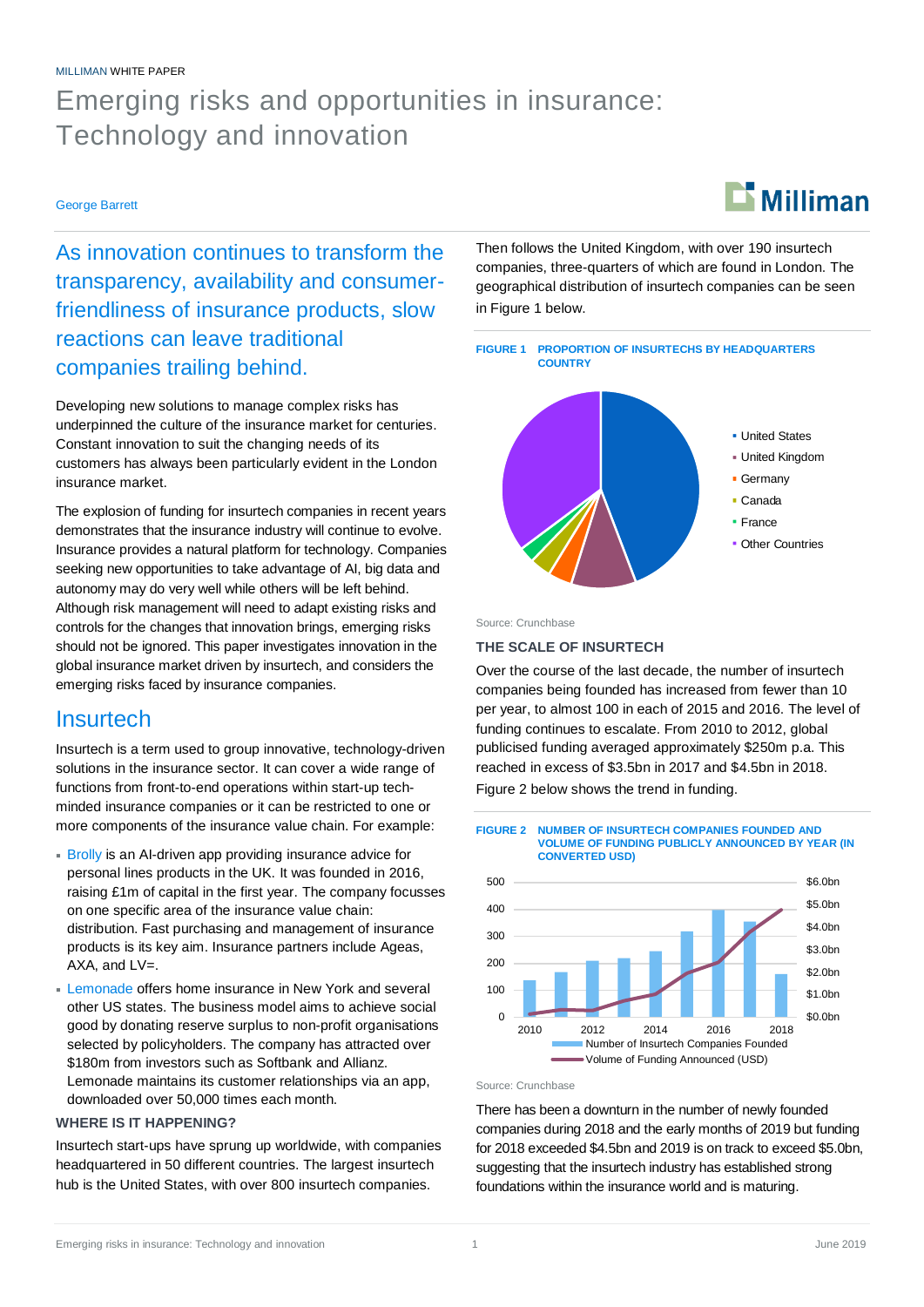### **WHICH AREAS OF INSURANCE?**

Investment in insurtech companies is greatest within health insurance. Life insurance appears to be dragging behind on insurtech activity, although the prospect for many exciting innovations remains positive. Within general insurance, personal lines insurance companies have received large investments.

[Figure 3 b](#page-1-0)elow shows the number of funding rounds for insurtech companies operating in different sectors of insurance:

<span id="page-1-0"></span>

Source: Crunchbase

[Figure 4 b](#page-1-1)elow shows the announced volume of funding rounds for insurtech companies operating in different sectors:

<span id="page-1-1"></span>

Source: Crunchbase

[Figure 4 s](#page-1-1)hows only disclosed information. The details of many funding rounds, particularly seed rounds, are often not public. [Figure 4 a](#page-1-1)lso shows a dramatic uptick in the funding of insurtech companies in the Motor Insurance sector during 2018 driven by a \$500m investment in Cambridge Mobile Telematics, a leading analytics and mobile telematics provider, from the Softbank vision fund.

### **CASE STUDY: DINGHY**

Dinghy was founded in 2017 by three entrepreneurs in London. They had identified a gap in the market for flexible, on-demand professional indemnity insurance for contractors and other fixed term workers in technology. Within a year, they had raised £1m in seed funding.

Dinghy's strengths lie in flexibility, interacting with policyholders using their mobile phones and offering an on/off switch for cover which enables a pay-as-you-use insurance arrangement. Such pay-as-you-go arrangements are seen by many industry professionals as an inevitable next step for many personal lines insurance products.

### **HOW IS THE INDUSTRY REACTING?**

Innovation is not limited to start-up companies and new product types. Incumbent insurance companies are creating innovative products which capture data in new ways. Health insurance companies in the UK can now provide more focussed health benefits to their customers using data collected from smart devices provided to the policyholder at discounted costs. Traditional insurance classes such as marine are also using Blockchain technology to improve the sharing of data between the insurer and the insured so that risks can be covered more quickly, with more transparent pricing, and with a quicker claims management process than ever before.

We discuss below some of the other ways in which insurance incumbents are reacting to innovation.

### **Venture Capital Subsidiaries**

Large companies are reacting to insurtech by forming venture capital subsidiaries and investing in start-up companies. For example:

- AXA's subsidiary, AXA Venture Partners, has made 46 investments in companies innovating in insurtech (Limelight Health), Blockchain technology (Blockstream), cyber security (Contrast Security), digital authentication (Futurae), datadriven recruitment (Zenjob) and many other areas.
- XL innovate, another member of the AXA XL group, has invested in companies including Windward, a marine analytics company, and Slice Labs, which offers an on-demand insurance platform to support the on-demand economy.
- Allianz X, a subsidiary of Allianz, has invested in a number of start-up companies including the aforementioned Lemonade. They have also invested in companies innovating in virtual reality (Drone Racing League), cyber security (Argus Cyber Security), wealth management (Moneyfarm) and an ondemand app covering ride-hailing, food delivery and payments & financial services (Gojek).
- Aviva Ventures, the venture capital arm of Aviva, has invested in companies building solutions for autonomous vehicles (AppyParking), home security (Cocoon) and medical diagnostics (Owlstone medical).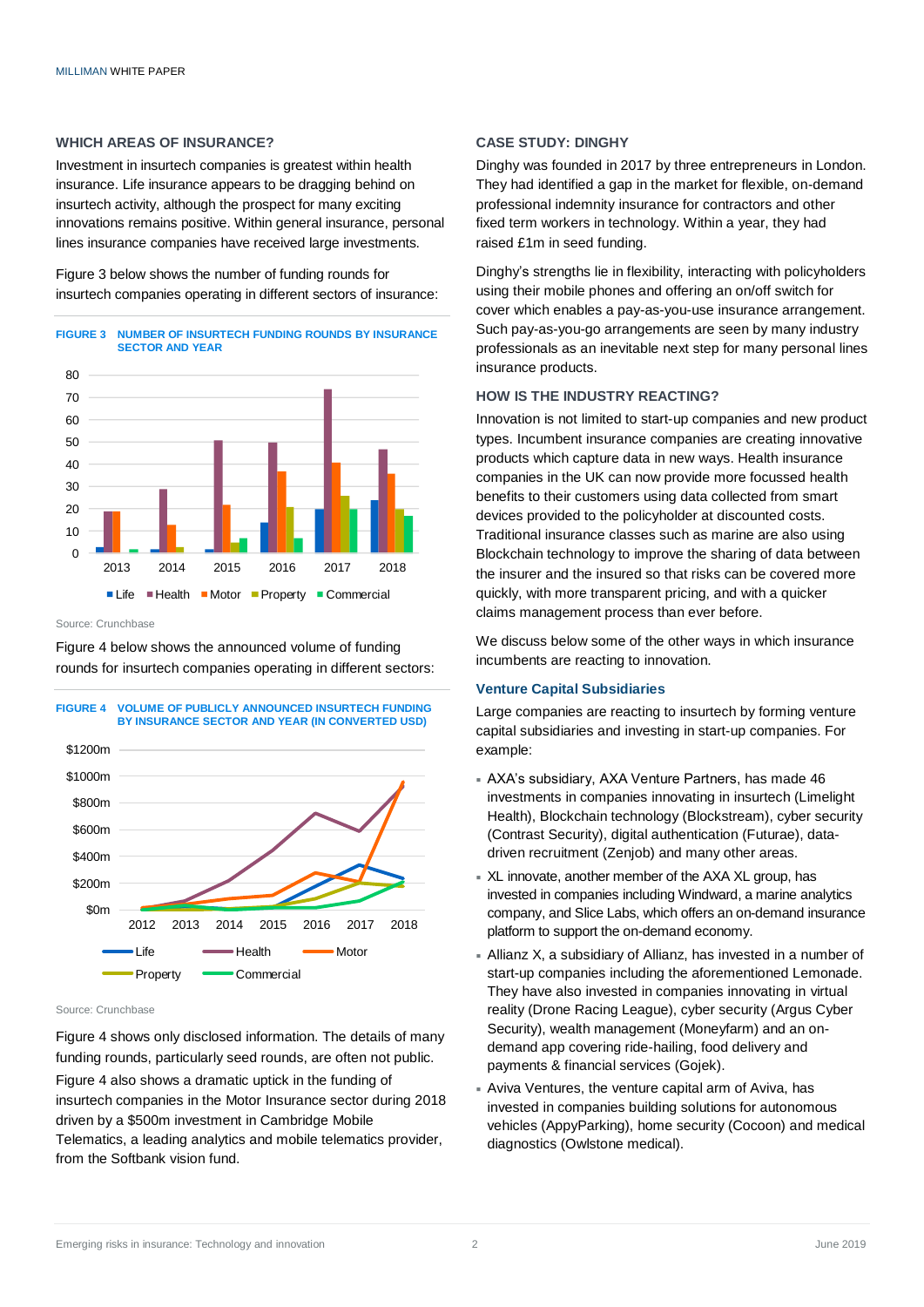It is clear from these examples that incumbent companies are investing in up-and-coming technologically focussed businesses within and on the periphery of the insurance space. These wider technology companies are developing solutions that could be integrated into the insurer's products or used to reduce operating costs.

### **Sponsoring Insurtech Competitions**

This approach is to create internal platforms for insurtech companies to pitch their ideas and compete for capital. For example:

- Lloyd's of London has created the Lloyd's Lab, providing an environment where technology-driven concepts, ideas and products can be tested and, if successful, introduced to the insurance world to meet the demands of a rapidly changing and unique insurance market. The support and active involvement of the world's specialist insurance marketplace makes it appealing to innovators.
- Over the course of 2018 and 2019, Zurich ran the Zurich Innovation World championship. Innovative start-ups from 49 different countries entered for an opportunity to revolutionise Zurich's business. The winners of the competition were Chisel AI, a company which use Natural Language Processing and Artificial Intelligence to read unstructured text and extract value.

### **Acquisitions**

A further method the insurance industry is using to promote innovative start-ups is through acquisitions. Dinghy was acquired by Knightsbridge Contractor Insurance, another professional indemnity company insurer.

# Risks and Opportunities

Innovation can bring flexibility and transparency to the policyholder, and security and efficiency to insurance companies. However, the resulting emerging risks cannot be ignored. We discuss some of these below:

#### **DATA**

As innovation increases so will the complexity of processes and products that can exist in the insurance market. The complexity of models and their data requirements are expected to increase materially. The risks related to data will escalate, with tighter controls necessary.

### **Data Governance:**

- Many insurers are now collecting larger volumes of policy data than ever before. The severity of any personal identifiable data breach events could increase acutely, introducing new compliance, reputational and operational risks with respect to the cyber security.
- GDPR regulation exposes insurers to punitive fines if they do not comply with regulations.

#### **Complexity of Models and Systems:**

- Insurers are using increasingly complex models and automated processes, making best use of machine learning algorithms for pricing and underwriting. Automation of underwriting, claims handling and policy servicing will continue to improve
- The additional complexity of systems leads to risks arising from a lack of transparency; future business decisions based on a large array of underlying factors could become impossible to understand. This is similar to the search algorithms used by Google and YouTube, which are based on machine learning to the extent that the justification for any individual decision is impossible to fully explain from the ground up.
- Unconstrained increases in model complexity can also lead to algorithmic bias, where algorithms used to train models can lead to selection risk or bias against protected characteristics. This risk is difficult to predict and is likely to fluctuate over time based on social trends.

#### **Data Management:**

- As insurers collect more data, it is vital that they are able to utilise this information to the greatest possible extent so as to gain the competitive advantage they strive for.
- Unstructured data collected from telematics devices for example can offer a level of detail that makes it impossible to make full use of.
- Insurers must maintain the integrity of their data through thorough and regular validation, as errors or leaks in data can lead to issues within modelling, particularly models using highly complex algorithms.
- The exponential growth of data, in-house historical underwriting and claims historical data, combined with a host of other data sources, to manage insurance operations will increase data risks and provide new opportunities
- The ability to build up detailed risk profiles based on a range of data sources will be essential in the long term. Insurers will have to take advantage of the value of this data in order to not fall behind.

### **CUSTOMER BEHAVIOUR**

Trends in customer behaviour over recent years have had huge effects on many industries, including retail, banking, hospitality and transportation. The effects of changing customer behaviour on the insurance market have not yet revolutionised the way insurance is transacted, but it is inevitable that the tech-savvy generations of the future will look for insurance products which suit their buying habits.

Trends expected to permeate the insurance industry include:

- Products that are available on demand, without a long underwriting and approval process.
- Products that are flexible to the specific needs of the customer.
- Interaction via digital interfaces, rather than human contact, revolutionising underwriting and claims management.